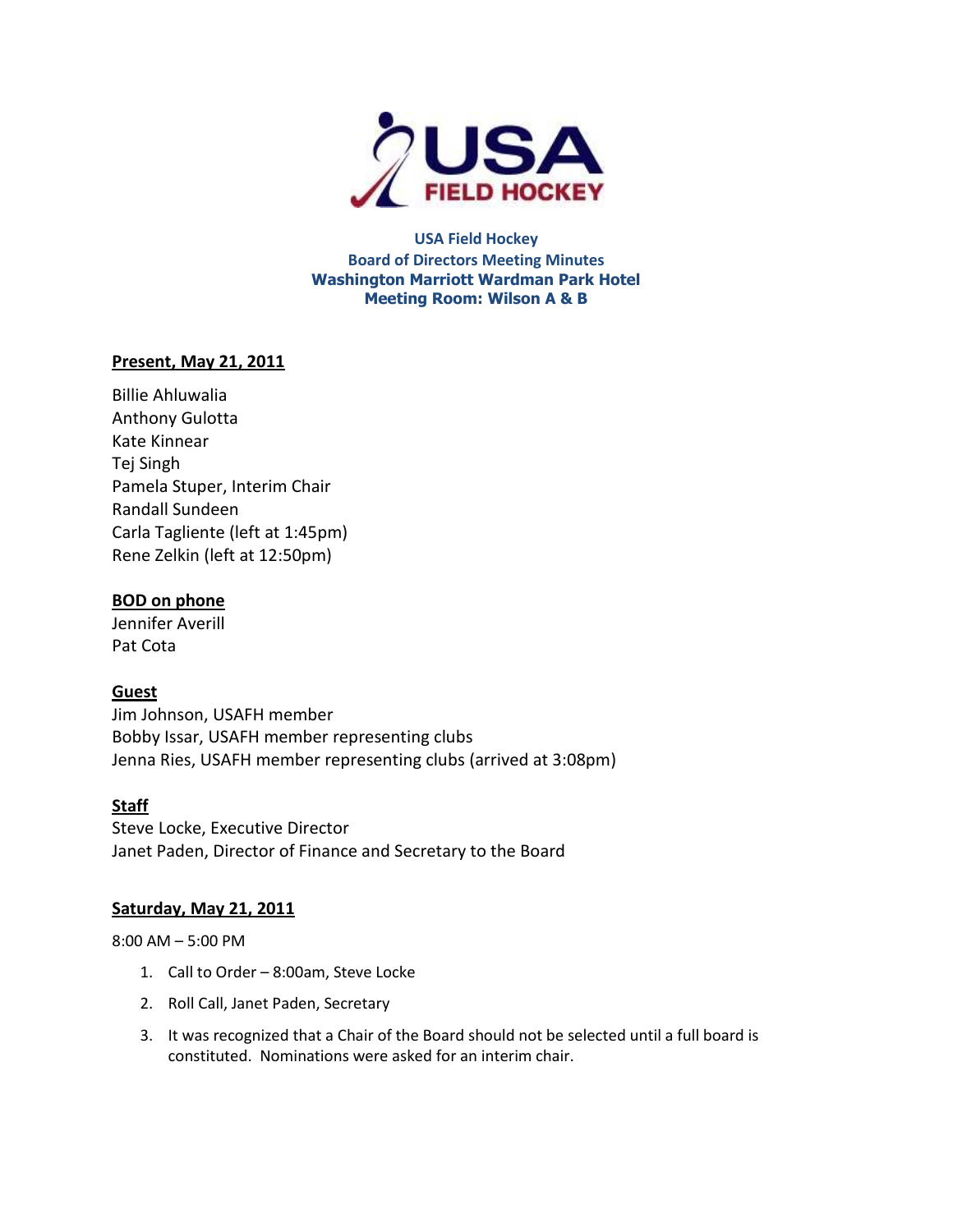# **Motion made by Carla Tagliente and seconded by Billie Ahluwalia to nominate Pamela Stuper as Interim Chair.**

10 in favor 0 Against 0 Abstained The Motion is Unanimously Approved

**4. Motion made by Pam Stuper and seconded by Tej Singh to approve the agenda.** 

10 in favor 0 Against 0 Abstained The Motion is Unanimously Approved

- 5. Numerous agenda items were included as part of training for the three new board members in attendance. See below.
- 6. Pam Stuper asked Jim Johnson to give an overview of a governance board, as well as speak to recent board history.
- 7. Steve Locke spoke on the relationship with the USOC. They are a resource with a lot of expertise and have a vested interested in USFHA as an organization. They provide both financial services as well as other tangible services.
- 8. Pam Stuper, Billie Ahluwalia and Rene Zelkin spoke on the relationship with the FIH, USFHF, USMFHF, NCAA, NFHCA, and NFHS. A robust discussion regarding the recent NFHS goggle requirement ensued. Tej Singh recommended that a medical student could do a study on injuries, concussions, etc. both pre- and post- the decision, and perhaps this analysis could reverse the NFHS decision in subsequent years.
- 9. Jim Johnson was asked to speak on the bylaws. Several clarifications need to be made. Each Board member was asked to review the bylaws and submit changes to Steve Locke. Jim Johnson agreed to do the initial re-write. Randy Sundeen will then assist with revising bylaws. Rene Zelkin and Pam Stuper will be on this committee assisting Randy.
- 10. The Strategic Plan was discussed by Steve Locke, and how it relates to the Business Plan. The Business Plan will be completed within the next two weeks. We will use both of these as tools for the upcoming 2012 budget preparation.
- 11. Pam Stuper asked Jim Johnson to speak on lessons learned and key issues moving forward. Board members also shared their perspectives.
- 12. Executive Director Report was given by Steve Locke see attachment.

**Motion made by Pam Stuper and seconded by Randy Sundeen to support Steve Locke's recommendation for staff revenue shares up to \$20,000 lump sum, upon meeting a threshold level of a minimum of \$120K net income at the conclusion of Fiscal Year 2010. To be**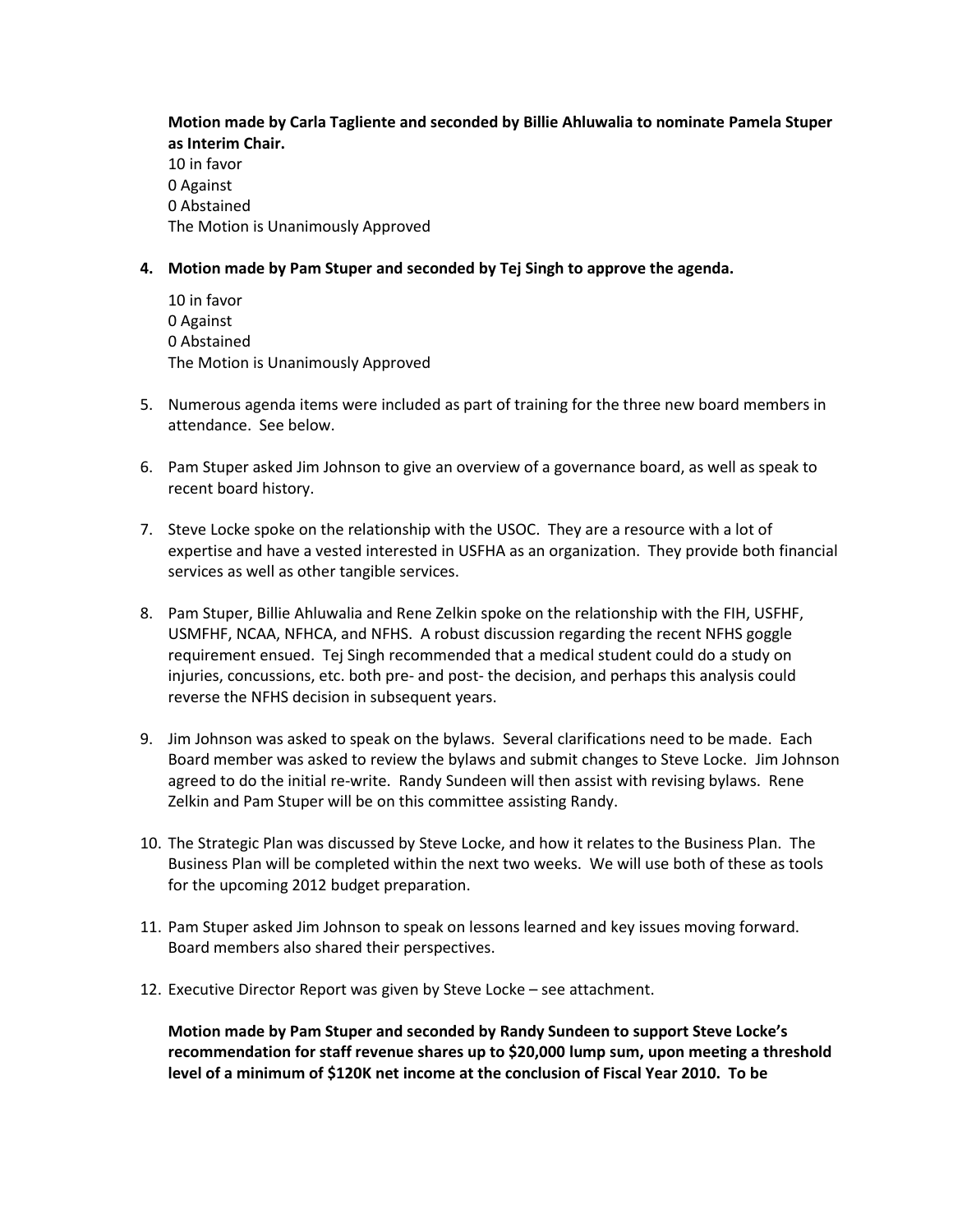**distributed to USA Field Hockey non-contracted employees employed as of December 31, 2010, equally allocated from the \$20K based on their term of service in 2010.**  10 in favor 0 Against 0 Abstained The Motion is Unanimously Approved

- 13. Discussion regarding the Advancement Committee. We need to start planning a major fundraiser for London. Having Board members make the calls for the Beijing and Beyond campaign made a huge difference. Tej Singh recommended changing the name of this committee to the Philanthropy Committee. Committee members include: Tej Singh (interim chair), Pat Cota, Kate Kinnear, Carla Tagliente, Chrissy Milbauer Franklin (USAFH member), Jim Johnson (ex officio), and Betti Tiner (ex officio).
- 14. Technical Director Report was presented by Terry Walsh, contracted Technical Director for High Performance. See attached report.
- 15. Member Services Committee no report. Committee members include Jen Averill, Pat Cota and Rene Zelkin. Rene was appointed interim chair.
- 16. Finance and Audit Committee. Anthony Gulotta was added to committee. Anthony is an independent board member with financial expertise.
- 17. Club Presentation by Bobby Issar. See attached report.
- 18. Ethics Committee Report provided by Simon Gray. See attached report.
- 19. Nominations Committee Update given by Steve Locke. Committee will provide new slate of five nominations after either (1) re-soliciting candidates, (2) using the current 25, or (3) removing one person from the slate of 6 that was presented during the February 2011 election.

#### **20.** Old Business :

#### **Motion made by Pam Stuper and seconded by Rene Zelkin to list the Colorado Springs National Office for sale.**

10 in favor 0 Against 0 Abstained The Motion is Unanimously Approved

21. New Business:

Future meeting dates. The three vacant At-Large Director seats will be voted on during a WebEx meeting in June. Board meeting via WebEx on Saturday, July 9<sup>th</sup>. Annual General Meeting on Friday, November 25<sup>th</sup>, and board meeting via WebEx on Saturday, November 26<sup>th</sup> in Phoenix.

#### **22. Motion made by Pam Stuper and seconded by Kate Kinnear at 4:10pm to move into Executive session.**

8 in favor 0 Against